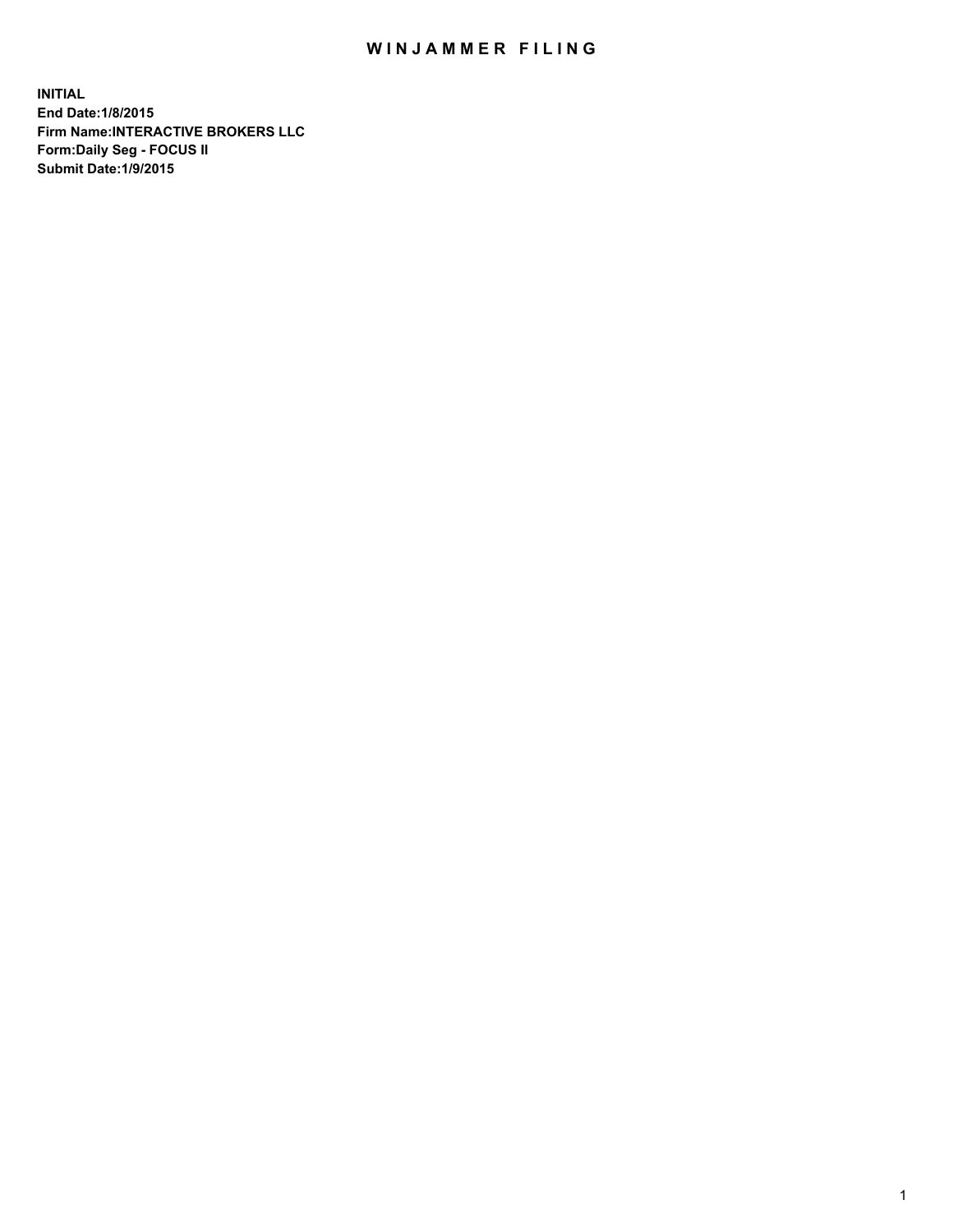## **INITIAL End Date:1/8/2015 Firm Name:INTERACTIVE BROKERS LLC Form:Daily Seg - FOCUS II Submit Date:1/9/2015 Daily Segregation - Cover Page**

| Name of Company<br><b>Contact Name</b>                                            | <b>INTERACTIVE BROKERS LLC</b><br><b>Michael Ellman</b> |
|-----------------------------------------------------------------------------------|---------------------------------------------------------|
| <b>Contact Phone Number</b>                                                       | 203-422-8926                                            |
| <b>Contact Email Address</b>                                                      | mellman@interactivebrokers.co                           |
|                                                                                   | $\underline{\mathbf{m}}$                                |
|                                                                                   |                                                         |
| FCM's Customer Segregated Funds Residual Interest Target (choose one):            |                                                         |
| a. Minimum dollar amount: ; or                                                    | $\overline{\mathbf{0}}$                                 |
| b. Minimum percentage of customer segregated funds required:% ; or                | 0                                                       |
| c. Dollar amount range between: and; or                                           | 155,000,000 245,000,000                                 |
| d. Percentage range of customer segregated funds required between:% and%.         | 00                                                      |
| FCM's Customer Secured Amount Funds Residual Interest Target (choose one):        |                                                         |
| a. Minimum dollar amount: ; or                                                    | $\overline{\mathbf{0}}$                                 |
| b. Minimum percentage of customer secured funds required:% ; or                   | 0                                                       |
| c. Dollar amount range between: and; or                                           | 80,000,000 120,000,000                                  |
| d. Percentage range of customer secured funds required between:% and%.            | 00                                                      |
| FCM's Cleared Swaps Customer Collateral Residual Interest Target (choose one):    |                                                         |
| a. Minimum dollar amount: ; or                                                    | $\overline{\mathbf{0}}$                                 |
| b. Minimum percentage of cleared swaps customer collateral required:% ; or        | $\underline{\mathbf{0}}$                                |
| c. Dollar amount range between: and; or                                           | 0 <sub>0</sub>                                          |
| d. Percentage range of cleared swaps customer collateral required between:% and%. | 0 <sub>0</sub>                                          |
|                                                                                   |                                                         |
| Current ANC:on                                                                    | 2,622,213,167 08-JAN-2015                               |
| <b>Broker Dealer Minimum</b>                                                      | 272,983,546                                             |
| Debit/Deficit - CustomersCurrent AmountGross Amount                               |                                                         |
| Domestic Debit/Deficit                                                            | 5,126,024                                               |
| Foreign Debit/Deficit                                                             | 3,864,861 0                                             |
| Debit/Deficit - Non CustomersCurrent AmountGross Amount                           |                                                         |
| Domestic Debit/Deficit                                                            | 0 <sub>0</sub>                                          |
| Foreign Debit/Deficit                                                             | 0 <sub>0</sub>                                          |
| Proprietary Profit/Loss                                                           |                                                         |
| Domestic Profit/Loss                                                              | $\overline{\mathbf{0}}$                                 |
| Foreign Profit/Loss                                                               | $\underline{\mathbf{0}}$                                |
| Proprietary Open Trade Equity                                                     |                                                         |
| Domestic OTE                                                                      | <u>0</u>                                                |
| Foreign OTE                                                                       | <u>0</u>                                                |
| <b>SPAN</b>                                                                       |                                                         |
| <b>Customer SPAN Calculation</b>                                                  | 1,111,122,276                                           |
| Non-Customer SPAN Calcualation                                                    | 30,602,128                                              |
| Proprietary Capital Charges                                                       | <u>0</u>                                                |
| Minimum Dollar Amount Requirement                                                 | 20,000,000 [7465]                                       |
| Other NFA Dollar Amount Requirement                                               | 21,747,620 [7475]                                       |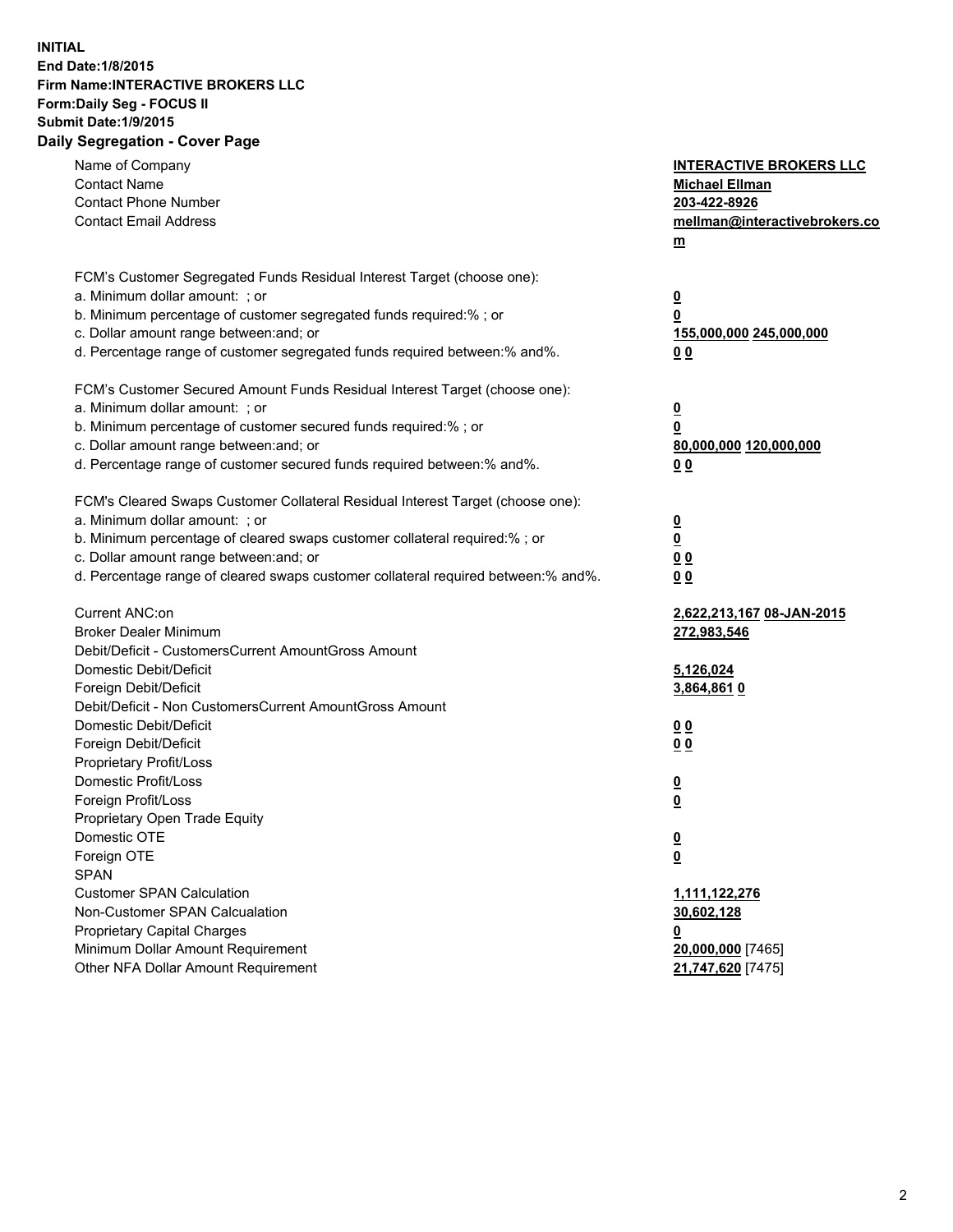## **INITIAL End Date:1/8/2015 Firm Name:INTERACTIVE BROKERS LLC Form:Daily Seg - FOCUS II Submit Date:1/9/2015 Daily Segregation - Secured Amounts**

|     | Foreign Futures and Foreign Options Secured Amounts                                                        |                                   |
|-----|------------------------------------------------------------------------------------------------------------|-----------------------------------|
|     | Amount required to be set aside pursuant to law, rule or regulation of a foreign                           | $0$ [7305]                        |
|     | government or a rule of a self-regulatory organization authorized thereunder                               |                                   |
| 1.  | Net ledger balance - Foreign Futures and Foreign Option Trading - All Customers                            |                                   |
|     | A. Cash                                                                                                    | 384,488,213 [7315]                |
|     | B. Securities (at market)                                                                                  | $0$ [7317]                        |
| 2.  | Net unrealized profit (loss) in open futures contracts traded on a foreign board of trade                  | 10,453,964 [7325]                 |
| 3.  | Exchange traded options                                                                                    |                                   |
|     | a. Market value of open option contracts purchased on a foreign board of trade                             | 118,520 [7335]                    |
|     | b. Market value of open contracts granted (sold) on a foreign board of trade                               | -84,167 <sup>[7337]</sup>         |
| 4.  | Net equity (deficit) (add lines 1.2. and 3.)                                                               | 394,976,530 [7345]                |
| 5.  | Account liquidating to a deficit and account with a debit balances - gross amount                          | 3,864,861 [7351]                  |
|     | Less: amount offset by customer owned securities                                                           | 0 [7352] 3,864,861 [7354]         |
| 6.  | Amount required to be set aside as the secured amount - Net Liquidating Equity                             | 398,841,391 [7355]                |
|     | Method (add lines 4 and 5)                                                                                 |                                   |
| 7.  | Greater of amount required to be set aside pursuant to foreign jurisdiction (above) or line                | 398,841,391 [7360]                |
|     | 6.                                                                                                         |                                   |
|     | FUNDS DEPOSITED IN SEPARATE REGULATION 30.7 ACCOUNTS                                                       |                                   |
| 1.  | Cash in banks                                                                                              |                                   |
|     | A. Banks located in the United States                                                                      | 358,492,255 [7500]                |
|     | B. Other banks qualified under Regulation 30.7                                                             | 0 [7520] 358,492,255 [7530]       |
| 2.  | Securities                                                                                                 |                                   |
|     | A. In safekeeping with banks located in the United States                                                  | $Q$ [7540]                        |
|     | B. In safekeeping with other banks qualified under Regulation 30.7                                         | 0 [7560] 0 [7570]                 |
| 3.  | Equities with registered futures commission merchants                                                      |                                   |
|     | A. Cash                                                                                                    | $0$ [7580]                        |
|     | <b>B.</b> Securities                                                                                       | $0$ [7590]                        |
|     | C. Unrealized gain (loss) on open futures contracts                                                        | $0$ [7600]                        |
|     | D. Value of long option contracts                                                                          | $0$ [7610]                        |
|     | E. Value of short option contracts                                                                         | 0 [7615] 0 [7620]                 |
| 4.  | Amounts held by clearing organizations of foreign boards of trade                                          |                                   |
|     | A. Cash                                                                                                    | $0$ [7640]                        |
|     | <b>B.</b> Securities                                                                                       | $0$ [7650]                        |
|     | C. Amount due to (from) clearing organization - daily variation                                            | $0$ [7660]                        |
|     | D. Value of long option contracts                                                                          | $0$ [7670]                        |
|     | E. Value of short option contracts                                                                         | 0 [7675] 0 [7680]                 |
| 5.  | Amounts held by members of foreign boards of trade                                                         |                                   |
|     | A. Cash                                                                                                    | 156,640,494 [7700]                |
|     | <b>B.</b> Securities                                                                                       | $0$ [7710]                        |
|     | C. Unrealized gain (loss) on open futures contracts                                                        | -2,484,878 [7720]                 |
|     | D. Value of long option contracts                                                                          | 118,520 [7730]                    |
|     | E. Value of short option contracts                                                                         | -84,167 [7735] 154,189,969 [7740] |
| 6.  | Amounts with other depositories designated by a foreign board of trade                                     | $0$ [7760]                        |
| 7.  | Segregated funds on hand                                                                                   | $0$ [7765]                        |
| 8.  | Total funds in separate section 30.7 accounts                                                              | 512,682,224 [7770]                |
| 9.  | Excess (deficiency) Set Aside for Secured Amount (subtract line 7 Secured Statement<br>Page 1 from Line 8) | 113,840,833 [7380]                |
| 10. | Management Target Amount for Excess funds in separate section 30.7 accounts                                | 80,000,000 [7780]                 |
| 11. | Excess (deficiency) funds in separate 30.7 accounts over (under) Management Target                         | 33,840,833 [7785]                 |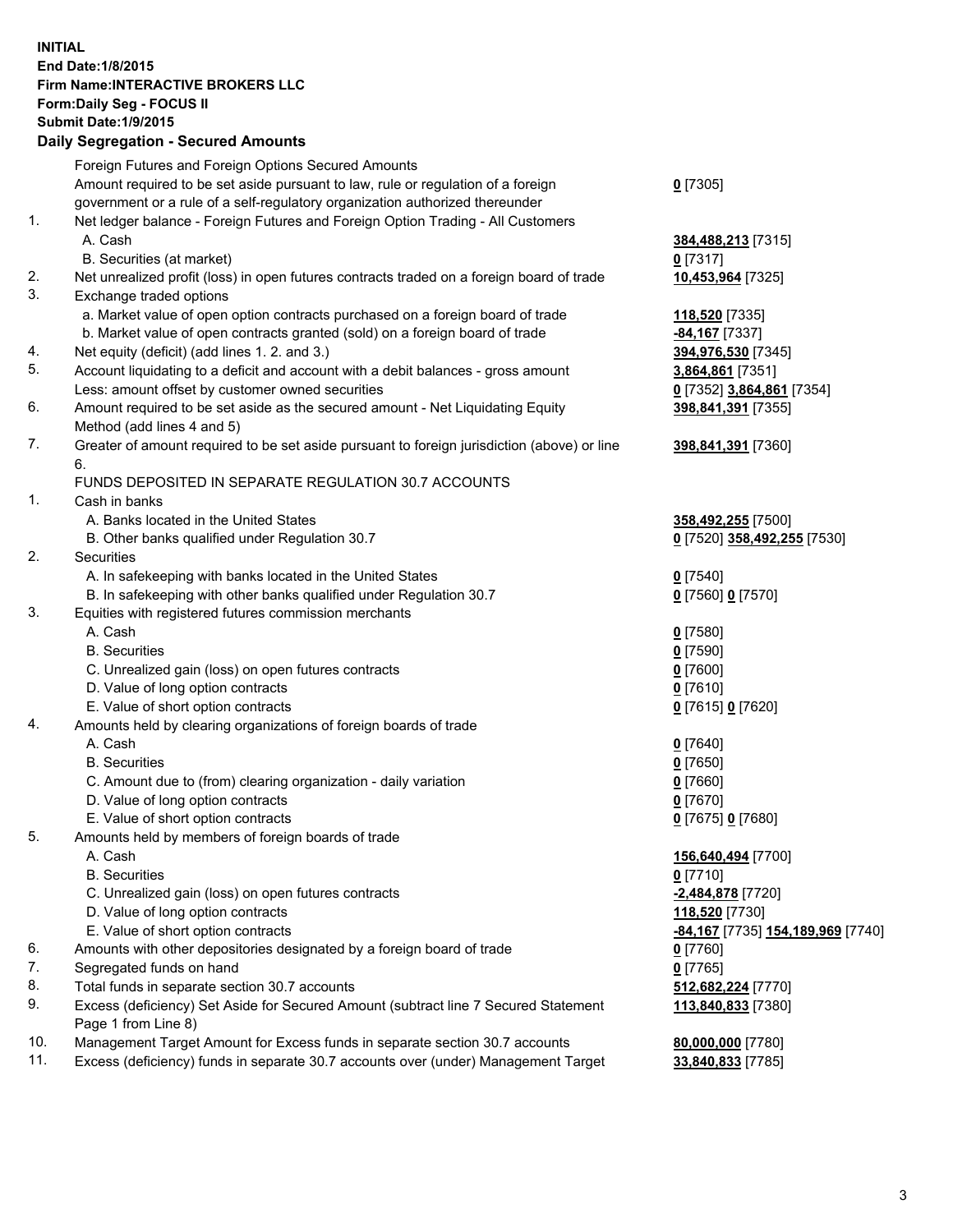**INITIAL End Date:1/8/2015 Firm Name:INTERACTIVE BROKERS LLC Form:Daily Seg - FOCUS II Submit Date:1/9/2015 Daily Segregation - Segregation Statement** SEGREGATION REQUIREMENTS(Section 4d(2) of the CEAct) 1. Net ledger balance A. Cash **2,303,820,762** [7010] B. Securities (at market) **0** [7020] 2. Net unrealized profit (loss) in open futures contracts traded on a contract market **57,600,151** [7030] 3. Exchange traded options A. Add market value of open option contracts purchased on a contract market **160,725,851** [7032] B. Deduct market value of open option contracts granted (sold) on a contract market **-219,175,235** [7033] 4. Net equity (deficit) (add lines 1, 2 and 3) **2,302,971,529** [7040] 5. Accounts liquidating to a deficit and accounts with debit balances - gross amount **5,126,024** [7045] Less: amount offset by customer securities **0** [7047] **5,126,024** [7050] 6. Amount required to be segregated (add lines 4 and 5) **2,308,097,553** [7060] FUNDS IN SEGREGATED ACCOUNTS 7. Deposited in segregated funds bank accounts A. Cash **403,815,677** [7070] B. Securities representing investments of customers' funds (at market) **1,136,216,426** [7080] C. Securities held for particular customers or option customers in lieu of cash (at market) **0** [7090] 8. Margins on deposit with derivatives clearing organizations of contract markets A. Cash **14,707,096** [7100] B. Securities representing investments of customers' funds (at market) **90,913,933** [7110] C. Securities held for particular customers or option customers in lieu of cash (at market) **0** [7120] 9. Net settlement from (to) derivatives clearing organizations of contract markets **955,192** [7130] 10. Exchange traded options A. Value of open long option contracts **1,605,190** [7132] B. Value of open short option contracts **-13,166,876** [7133] 11. Net equities with other FCMs A. Net liquidating equity **-28,233,142** [7140] B. Securities representing investments of customers' funds (at market) **915,283,337** [7160] C. Securities held for particular customers or option customers in lieu of cash (at market) **0** [7170] 12. Segregated funds on hand **0** [7150] 13. Total amount in segregation (add lines 7 through 12) **2,522,096,833** [7180] 14. Excess (deficiency) funds in segregation (subtract line 6 from line 13) **213,999,280** [7190] 15. Management Target Amount for Excess funds in segregation **155,000,000** [7194]

16. Excess (deficiency) funds in segregation over (under) Management Target Amount Excess

**58,999,280** [7198]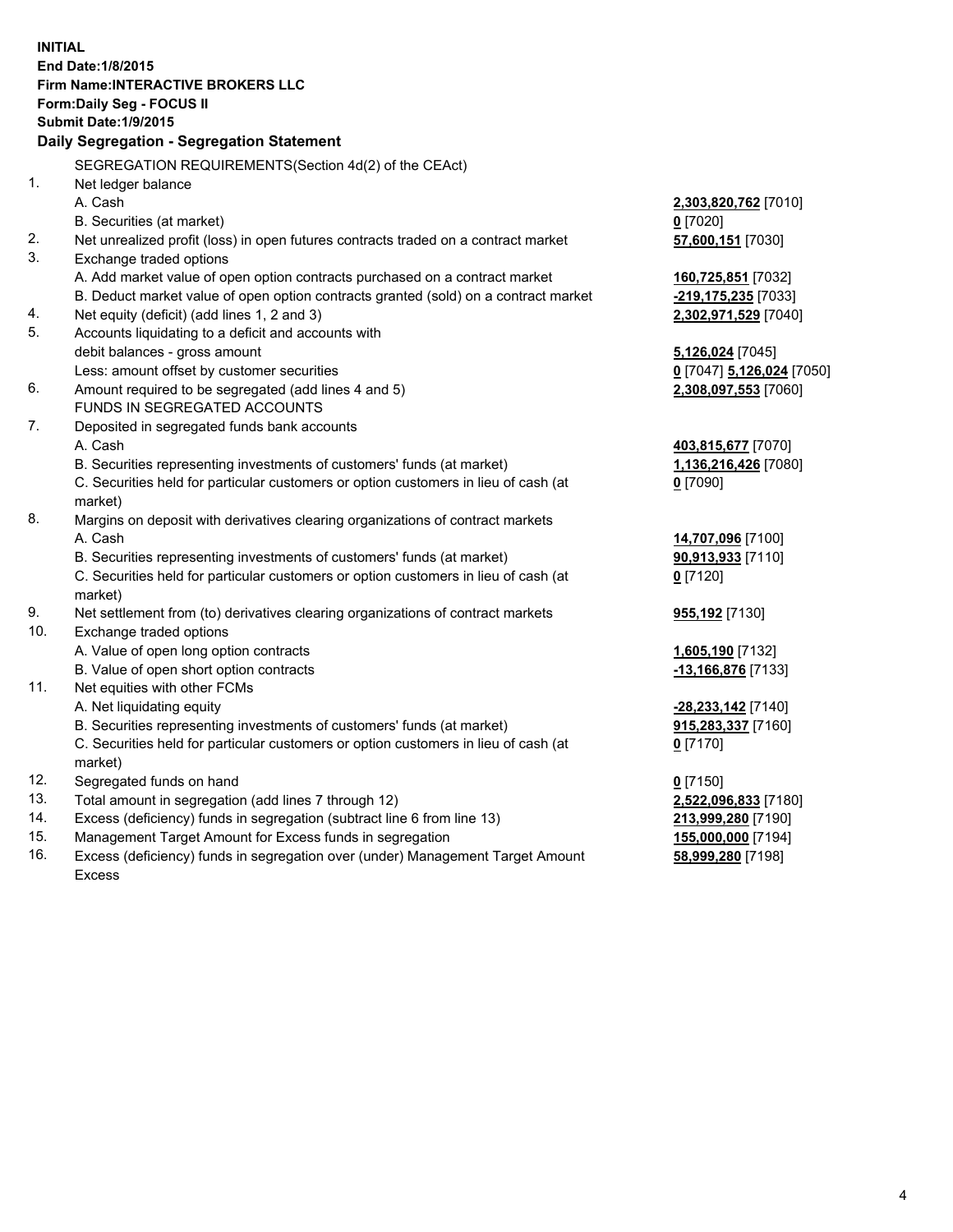## **INITIAL End Date:1/8/2015 Firm Name:INTERACTIVE BROKERS LLC Form:Daily Seg - FOCUS II Submit Date:1/9/2015 Daily Segregation - Supplemental**

| $\blacksquare$ | Total gross margin deficiencies - Segregated Funds Origin                              | 20,686 [9100]  |
|----------------|----------------------------------------------------------------------------------------|----------------|
| $\sim$         | Total gross margin deficiencies - Secured Funds Origin                                 | 155,605 [9101] |
| $\blacksquare$ | Total gross margin deficiencies - Cleared Swaps Customer Collateral Funds Origin       | $0$ [9102]     |
| $\blacksquare$ | Total gross margin deficiencies - Noncustomer and Proprietary Accounts Origin          | $0$ [9103]     |
| $\blacksquare$ | Total number of accounts contributing to total gross margin deficiencies - Segregated  | 8 [9104]       |
|                | Funds Origin                                                                           |                |
| $\blacksquare$ | Total number of accounts contributing to total gross margin deficiencies - Secured     | $3$ [9105]     |
|                | Funds Origin                                                                           |                |
| $\blacksquare$ | Total number of accounts contributing to the total gross margin deficiencies - Cleared | 0 [9106]       |
|                | Swaps Customer Collateral Funds Origin                                                 |                |
| $\blacksquare$ | Total number of accounts contributing to the total gross margin deficiencies -         | $0$ [9107]     |
|                | Noncustomer and Proprietary Accounts Origin                                            |                |
| ۰              | Upload a copy of the firm's daily margin report the FCM uses to issue margin calls     |                |
|                | which corresponds with the reporting date.                                             |                |

01.08.2015 Commodity Margin Deficiency Report.xls